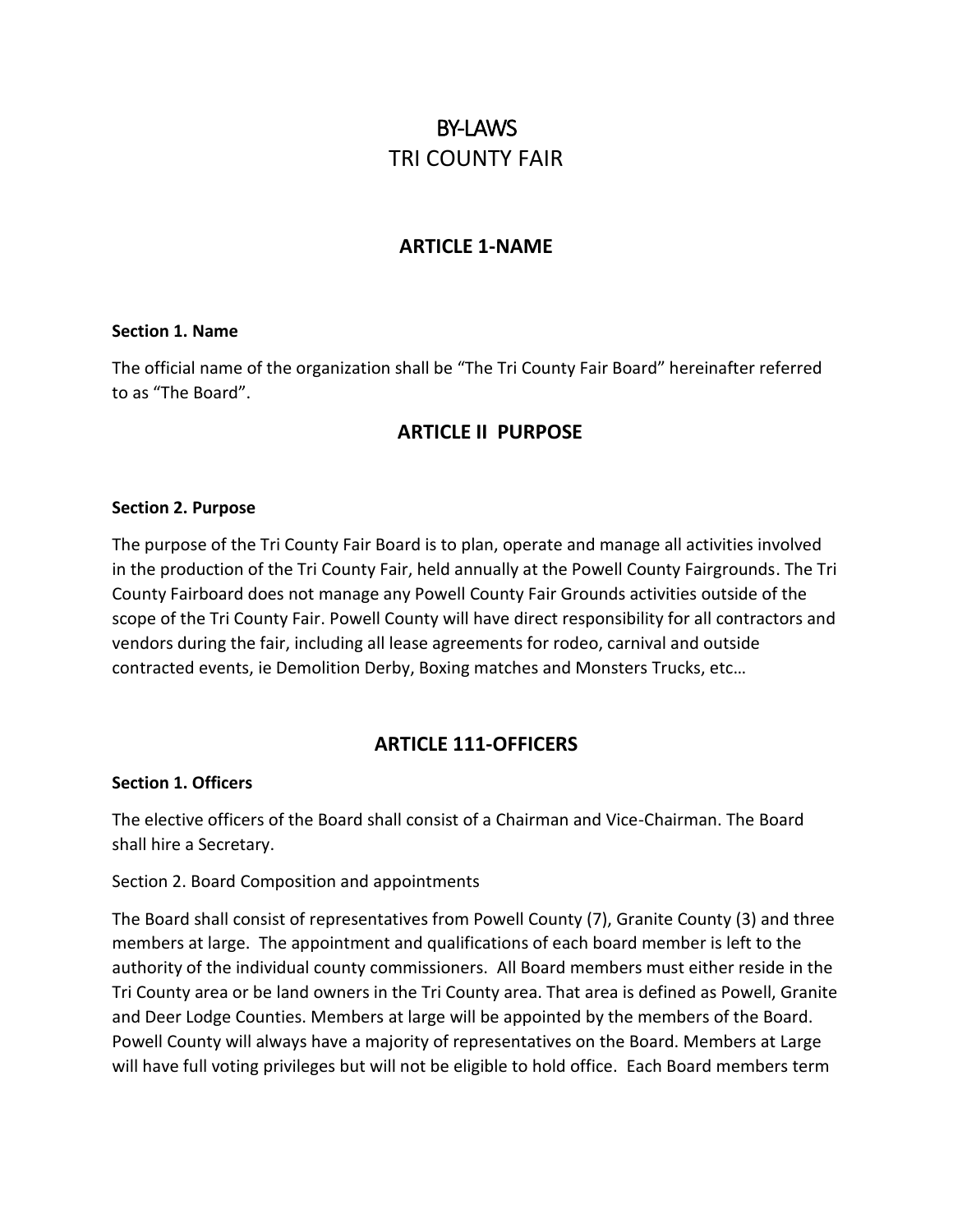will expire in alternating three year terms. There is no limitation on the number of terms that may be served by an individual.

# **Section 2. Nomination and Election of Officers**

Nomination of elective officers shall be made at the annual election meeting, which shall be held at the first regular meeting of each year. The election shall follow immediately thereafter. The Chairman shall be nominated and elected from Powell County board members only. A nominee receiving a majority vote of those present at the election meeting shall be declared elected.

# **Section 3. Terms of Officers**

The elective officers shall take office at the first regular meeting in January and shall serve for a one-year period.

# **Section 4. Vacancies in Office**

Vacancies in elective offices shall be filled immediately by regular election procedure for the unexpired portion of the term.

# **Section 5. Duties of Officers**

(A) Chairman

The Chairman shall preside at all meetings and shall call special meetings when he/she deems necessary or is required to do so. The Chairman shall certify the expenditure of Board funds and shall sign the minutes of Board meetings and all official papers involving the authority of the Board. The Chairman shall have the privilege of discussing all matters before the Board and voting thereon. The Chairman shall have all the duties normally conferred by parliamentary usage on such officers and shall perform such other duties as may be ordered by the Board except as otherwise provided in these bylaws, and other Board resolutions.

(B) Vice-Chairman

The Vice Chairman shall assume the duties and powers of the Chairman in the Chairman's absence. If the Chairman and Vice Chairman are both absent, the Board members may elect a temporary chairperson by a majority vote of those present at a regular, recessed or special meeting, who shall assume the duties and powers of the Chairman and Vice Chairman during their absence.

# **Section 6. Duties of the Secretary**

The Secretary shall keep the minutes of regular, recessed and special meetings of the Board; such minutes shall be approved by the Board. He/She shall also keep minutes of Board Committee meetings when requested to do so. The Secretary shall give notice of all regular and special meetings to Board members, shall prepare the agenda of regular and special meetings.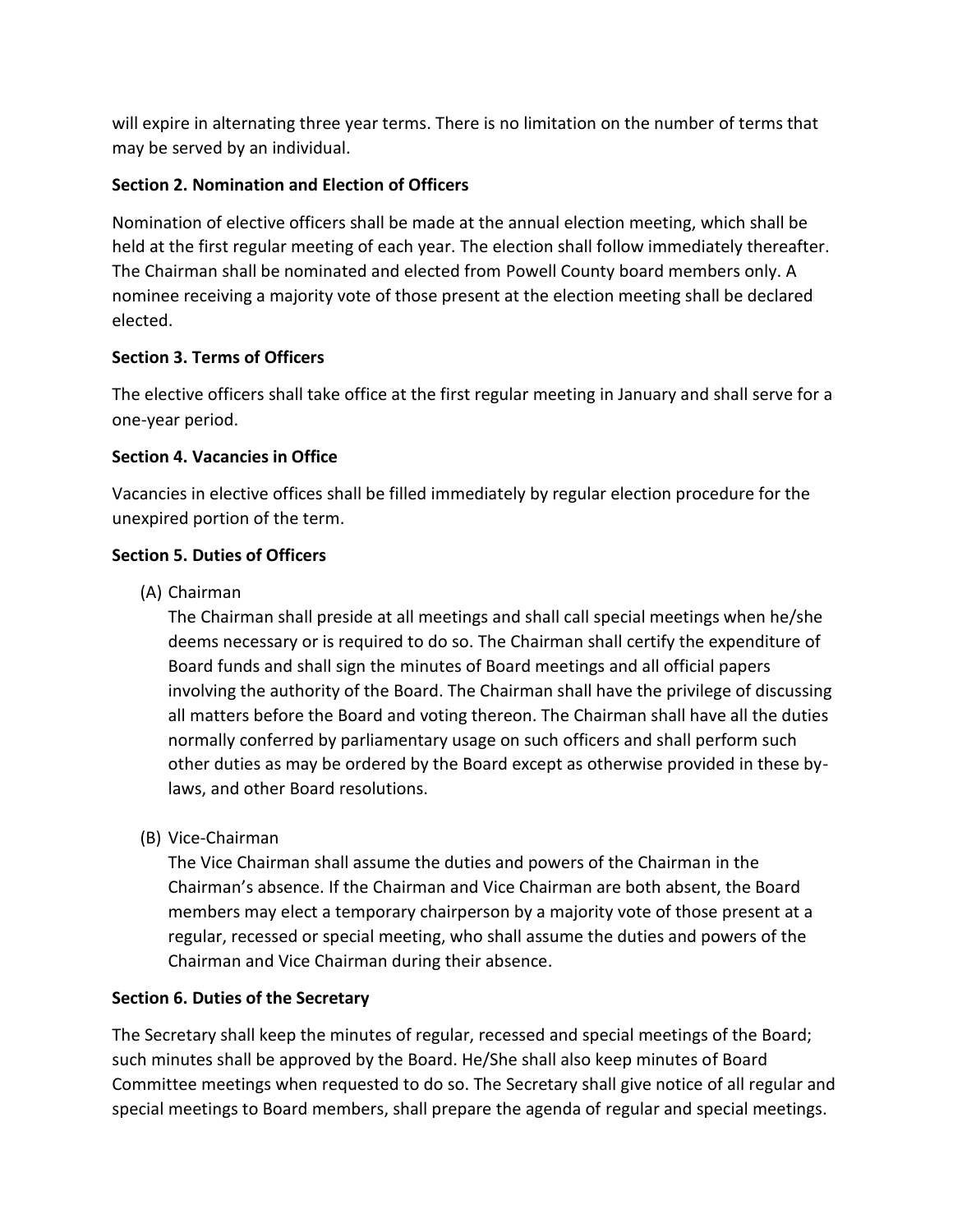Secretary is responsible for maintaining the Board petty cash checking account, pays all open class premiums, judges and superintendents as well as having all claims prepared for the county to pay. Secretary also serves as the main position for billing, fund raising letters and vendor procurement for the fair and assigns booth space. The Secretary shall maintain a file of all official records of the Board and perform such other duties as the Board may determine Financial records shall be submitted to an auditor for examination annually and whenever the Secretary position changes.

# **ARTICLE 1V- MEETINGS**

# **Section 7. Order of Business-Regular Meetings**

- **(A) Call to order by Chairman**
- **(B) Address Guests**
- **(C) Approval of minutes of preceding meeting**
- **(D) Correspondence**
- **(E) Financial Report**
- **(F) Claims**
- **(G) Old Fair Business**
- **(H) New Fair Business**
- **(K) Other**
- **(L) Commissioner**
- **(N) Adjourn**

# **Section 8. Quorum**

A majority of the members of the Board shall constitute a quorum for the transaction of business and the taking of official action. Absent members may attend by phone conference. It is up to the member to make these arrangements prior to the meeting. In the case of a matter that will not wait until the next meeting, members may vote by electronic or telephonic means. In that case all members must vote and the vote MUST be reaffirmed at the next meeting.

# **Section 9. Attendance/Vacancies**

Having three (3) unexcused absences from regular meetings shall be construed as a resignation from the Board. If unable to attend members may attend by phone providing they arrange this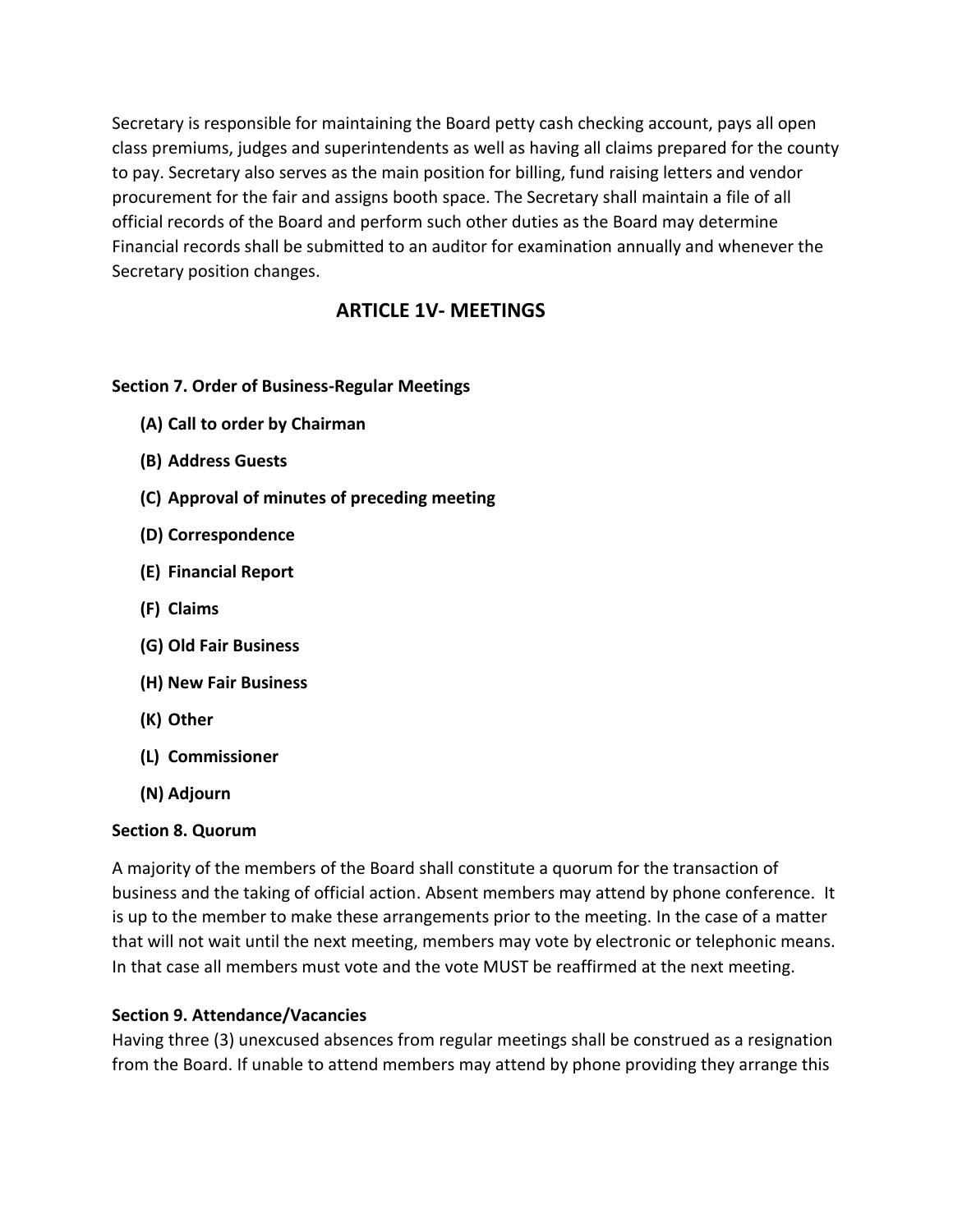before the meeting. Within thirty (30) days, the Chairman shall notify the appropriate governing body of any vacancy

### **Section. 10 Motions**

Motions shall be restated by the Chairman before a vote is taken. The name of the members making and seconding a motion shall be recorded in the minutes of the meeting. Meetings shall be conducted using Robert's Rule of Orders.

#### **Section 11. Voting**

Any action taken by a majority of those present, when those present constitute a quorum, at any regular, recessed or special meeting of the Board shall be deemed and taken as the action of the Board. .

#### **Section 12. Reports**

On all matters considered by the Board, the report and recommendations, if any, of the appropriate committees shall be presented to the Board and shall be recorded in the minutes of the meeting.

#### **Section 13. Parliamentary Procedure**

Parliamentary procedure in Board meetings shall be governed by Robert's Rule of Order, revised, unless it is specifically provided otherwise in these by-laws or in other Board resolutions.

# **Section 14. Public Nature of Meetings and Records**

All regular, recessed and special meetings, records and accounts shall be open to the public. All minutes are kept in perpetuity by the Powell County Clerk and Recorder and posted on the Powell County Web page

# **ARTICLE 111-MEETINGS**

# **Section 1. Regular Meetings: Time and Date**

A regular monthly meeting will be held the second Thursday of the month during winter months, at 7 pm. Alternate days and time may apply during the spring and summer months

#### **Section 2. Recessed Meetings**

Any regular meeting may be recessed to a definite time and place by a majority vote of the Board members present at the meetings.

#### **Section 3. Special Meetings**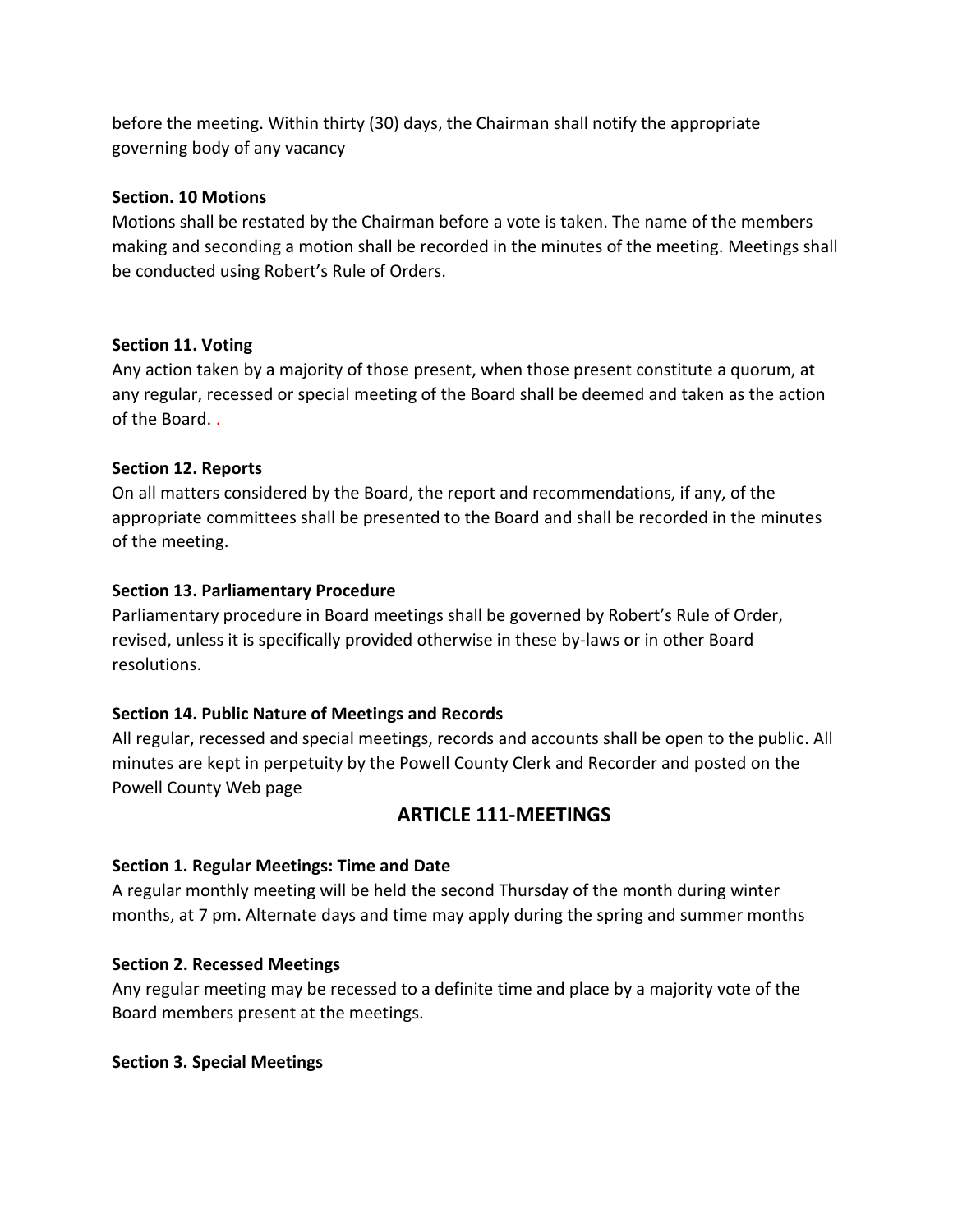Special meetings of the Board may be called by the Chairman or by two (2) members upon written request to the secretary. The Secretary shall send to all members, at least two (2) days in advance of a special meeting, a written notice fixing the time and place of the meeting. Special meetings may also be notified by a telephone call to all members at least two (2) days, forty-eight (48) hours in advance of the meeting. Notice may be given by telephonic or electronic means.

# **ARTICLE 1V- COMMITTEES**

# **Section 1. Establishment of Committees**

The Board may establish such standing or special committees as it deems advisable and assign each committee specific duties or functions. No standing or special committee shall have the power to commit the Board to endorsement of any plan or program without its submission to the body of the Board.

# **Section 2. Appointment and Terms of Committee Members**

The Chairman of the Board shall appoint the members of each standing or special committee shall name the chairman of each committee. The members of each standing committee shall be appointed at the first regular meeting in February for a term of one year. Special committees may be appointed at such times and for such purposes and terms as the Board approves.

# **Section 3. Committee Vacancies**

Vacancies on committees shall be filled immediately by the Chairman of the Board for the unexpired portion of the term.

# **Section 4. Meetings of Committees**

All committees shall meet at the call of the committee chairman, provided that the Chairman of the Board shall also have the authority to call a special meeting of any committee at any time and upon such notice as he may specify.

# **Section 5. Quorum and Voting**

A majority of the members appointed shall constitute a quorum of all committees. The affirmative vote of a majority of the committee membership shall be required for the adoption of a matter before the committee. If an item is of a high importance, i.e. expenditures, that cannot wait until the next meeting all members must vote by electronic or telephonic means, in which case the vote must be reaffirmed at the next meeting